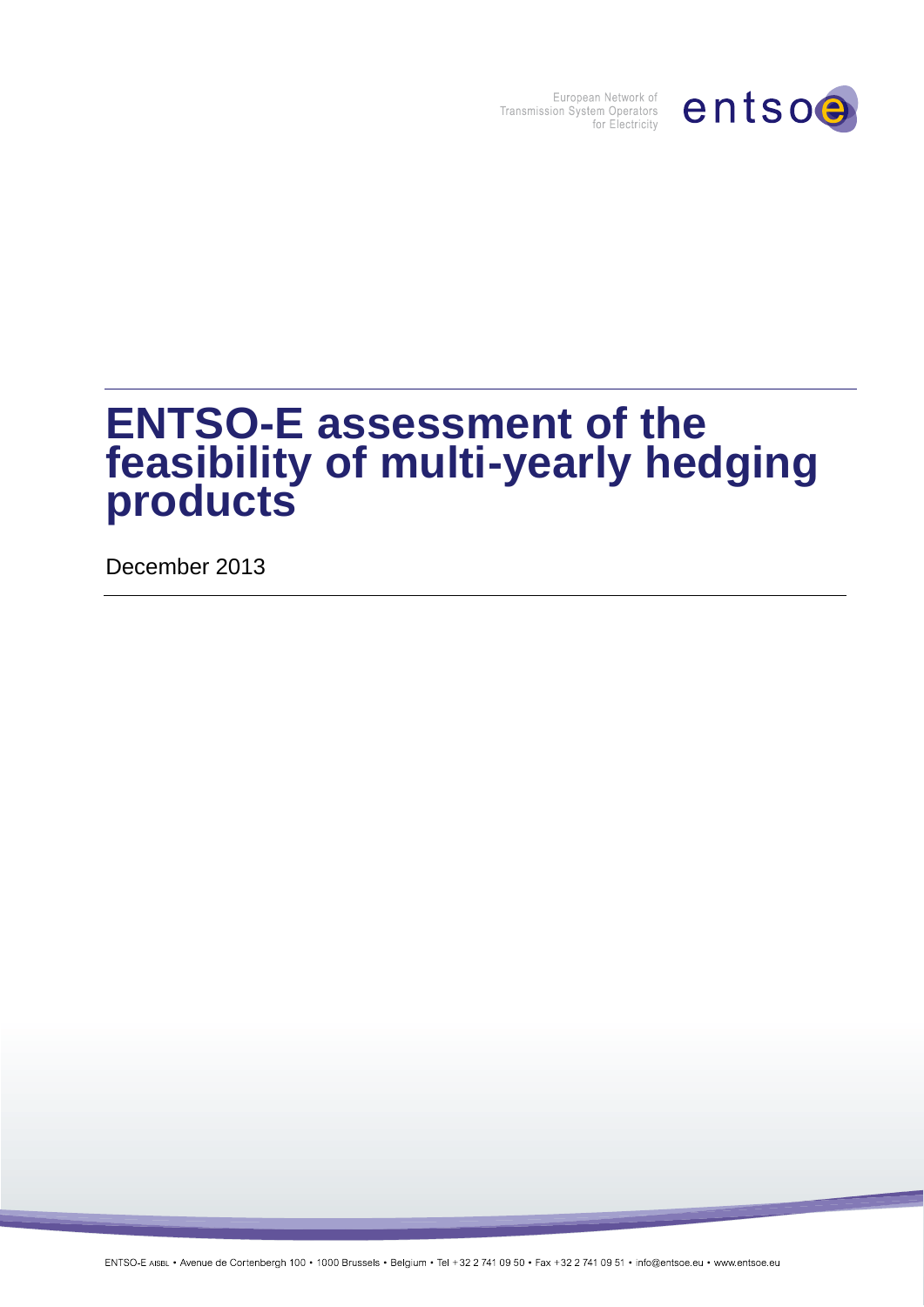

## **Content**

| 2. Consequences and implications of introducing longer-term capacity products 3 |  |
|---------------------------------------------------------------------------------|--|
|                                                                                 |  |
|                                                                                 |  |

<u>ang </u>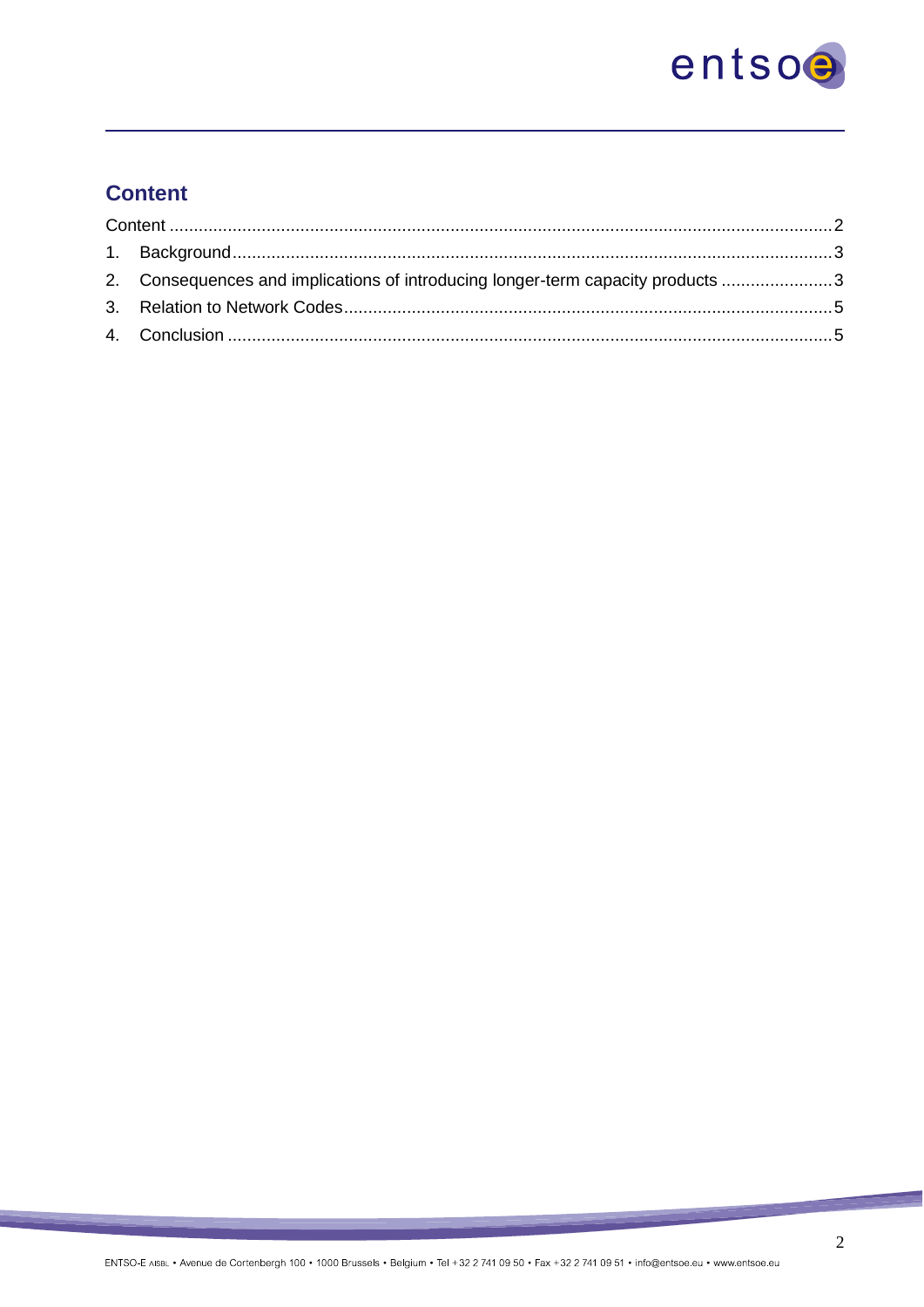

## **ENTSO-E assessment of the feasibility of multiyearly hedging products**

Date: December 2013

## **1. Background**

ACER conducted a public consultation in 2012 on Forward Risk Hedging Products. A majority of the respondents expressed their interest in the introduction of longer-term products since their perception is that they would increase cross-border competition and provide further risk-hedging opportunities. Their reasoning was that in order to better hedge production capacity, capacity should be available for as far in the future as there are liquid forward markets for electricity.

ACER has asked ENTSO-E to provide an initial feedback on the feasibility of multiannual products in order to help reaching a decision on whether these products should be introduced by TSOs.

Below, we analyse the manifold consequences and implications of introducing multi-yearly hedging products and the feasibility of these products.

## **2. Consequences and implications of introducing longer-term capacity products**

#### 2.1 Impact on competition

As we understand the proposal, as much capacity as possible should be allocated long term. This implies that potential new market entrants will be faced with the situation that, compared to the situation with only yearly products, merely a reduced amount of capacity is left at the time they want to enter the market.

Under this condition, multi-yearly products would not only provide an obstacle to new entrants, but also to smaller players: Obtaining multi-yearly long term transmission rights basically means the conclusion of a contract with a high amount of total liabilities and duties over a long period of time. Smaller market participants may not be able to enrol in such auctions because of the risks involved. It is therefore likely that only a few big players would compete for this share of capacity, thereby reducing competition.

Furthermore, if the introduction of multi-yearly products was to be considered, it would have to be ensured that this happens in a harmonised way. Otherwise, the goal of establishing a level playing field across Europe could be jeopardised, again resulting in distortions hampering the functioning of the internal market.

#### 2.2 Impact on available capacity

The uncertainties in calculating and providing long term capacities will of course increase the longer in the future capacities should be calculated and allocated.

In order to calculate available capacities, maintenance planning is an important input. This maintenance planning involves a large number of TSOs, generation companies and service providers (i.e. companies delivering and providing components). Currently, yearly available capacities are calculated during autumn of Y-1. Important input factors are all projects (planned maintenance of both network and large generation units, new constructed lines or substations which have to be connected to the grid) which might affect the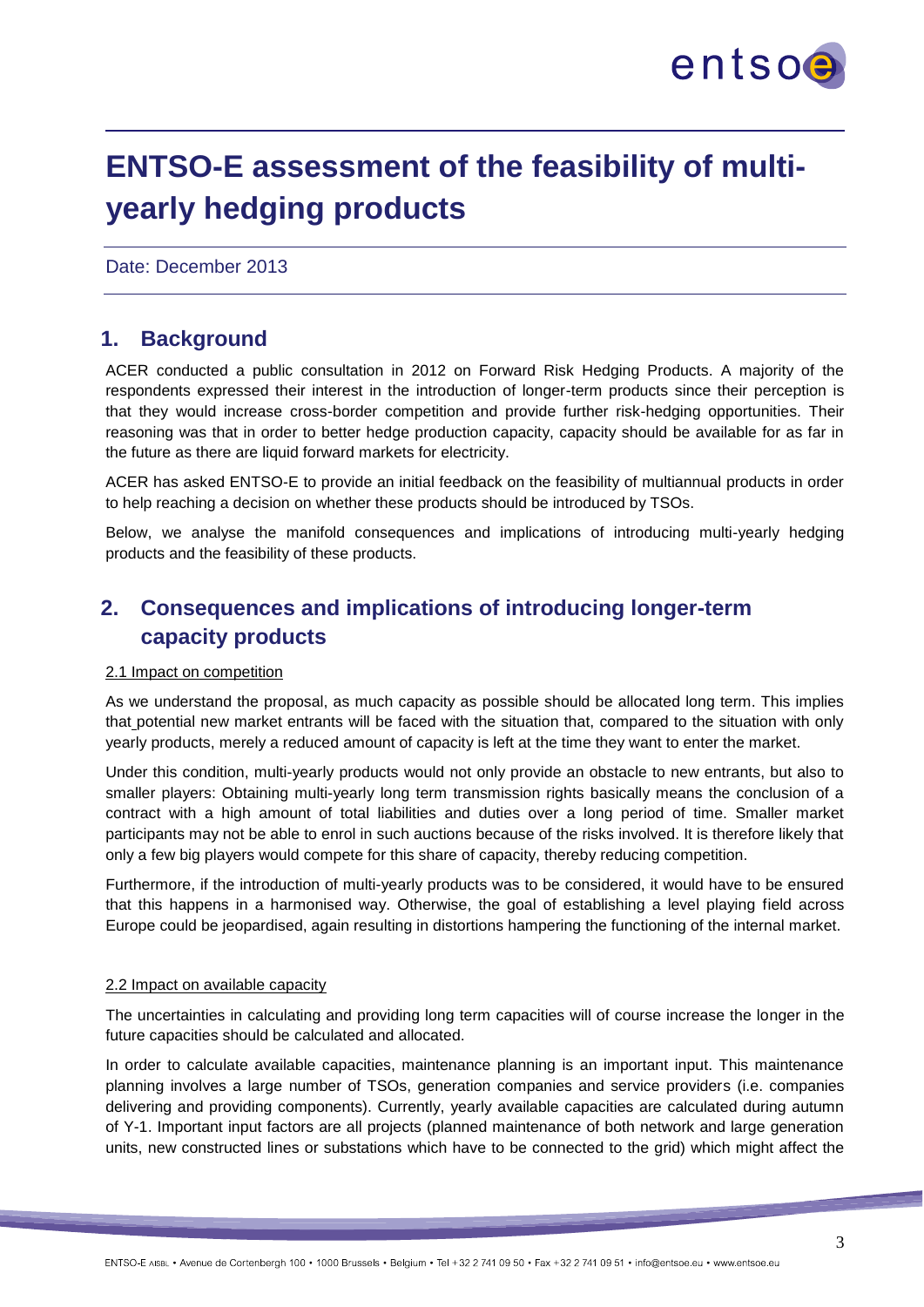

interconnector capacity. It is already very challenging to agree on dates for projects leading to lower capacities on an interconnector for yearly products. A coordinated and firm planning for more than one year ahead is hardly feasible under these circumstances – for this reason, the year ahead planning horizon is also determined by the NC Operational Planning and Scheduling. If the inputs try to reach too far into the future, they will be too estimative to provide a reliable capacity calculation.

If TSOs have to provide firm capacities and some circumstances respectively the timing of incidents (i.e. unplanned outages of big power plants and others) cannot be foreseen in spite of sophisticated planning tools, some flexibility and contingency for shorter term adjustments needs to be reserved. As a result, compared to a situation where capacity is allocated on a yearly or even shorter term basis, only a relatively small share of capacity can be provided for allocation in the very long term due to less information and higher uncertainty. We doubt that the benefit of offering such low capacities would outweigh the organisational difficulties associated with allocating multi-yearly products, especially those described below regarding auction rules, processes and systems.

Another effect of introducing multi-yearly products is the further fragmentation of capacity into more products – for each time frame, less capacity can be allocated due to reservations for the newly added timeframes. Some of these timeframes already count with limited capacity. Additionally, multi-yearly products which have been auctioned in preceding years have to be accumulated and considered when establishing other products<sup>1</sup>.

#### 2.3 Impact on auction rules, processes and systems

Including multi-yearly products in auction rules may reduce the flexibility regarding the modification of auction rules. It will be more difficult to change auction rules from one year to the next as it is practiced today (only small/non-substantial changes might be possible). Substantial changes from year to year would become more cumbersome for this reason: the same link which today exists between yearly and monthly products (resale) would also be applicable for multi-yearly products. Discrimination has to be avoided, implying that the conditions for obtaining and using monthly capacities should not significantly differ from those for yearly capacities if both kinds of products are due at the same time. This would apply for multiannual products as well, i.e. conditions for yearly and monthly products should not differ significantly from those for multi-yearly products. However, any change in auction rules would imply that multiple contractual frameworks exist in parallel.

On top, market parties' preferences for product duration are related to market drivers and can change over time. With multi-yearly products in place, split rules could not be adjusted quickly in response to changed market needs.

Regarding the adjustments of processes and systems resulting from an introduction of multi-yearly products, with our current knowledge, we estimate that some modifications will be necessary. For example, the resale of multi-yearly products in the yearly auction would have to be enabled. Operational costs at the auction offices would increase accordingly. However, we do not consider the necessary adjustments and resulting costs as very significant.

<sup>1</sup> Multi-yearly product 1 which is applicable for Y-2, Y-1 and Y, needs to be considered when fixing the capacity for multi-yearly product 2 applicable for Y-1, Y and Y+1; both products 1 and 2 need to be considered when defining multi-yearly product 3 applicable for Y,  $Y+1. Y+2.$